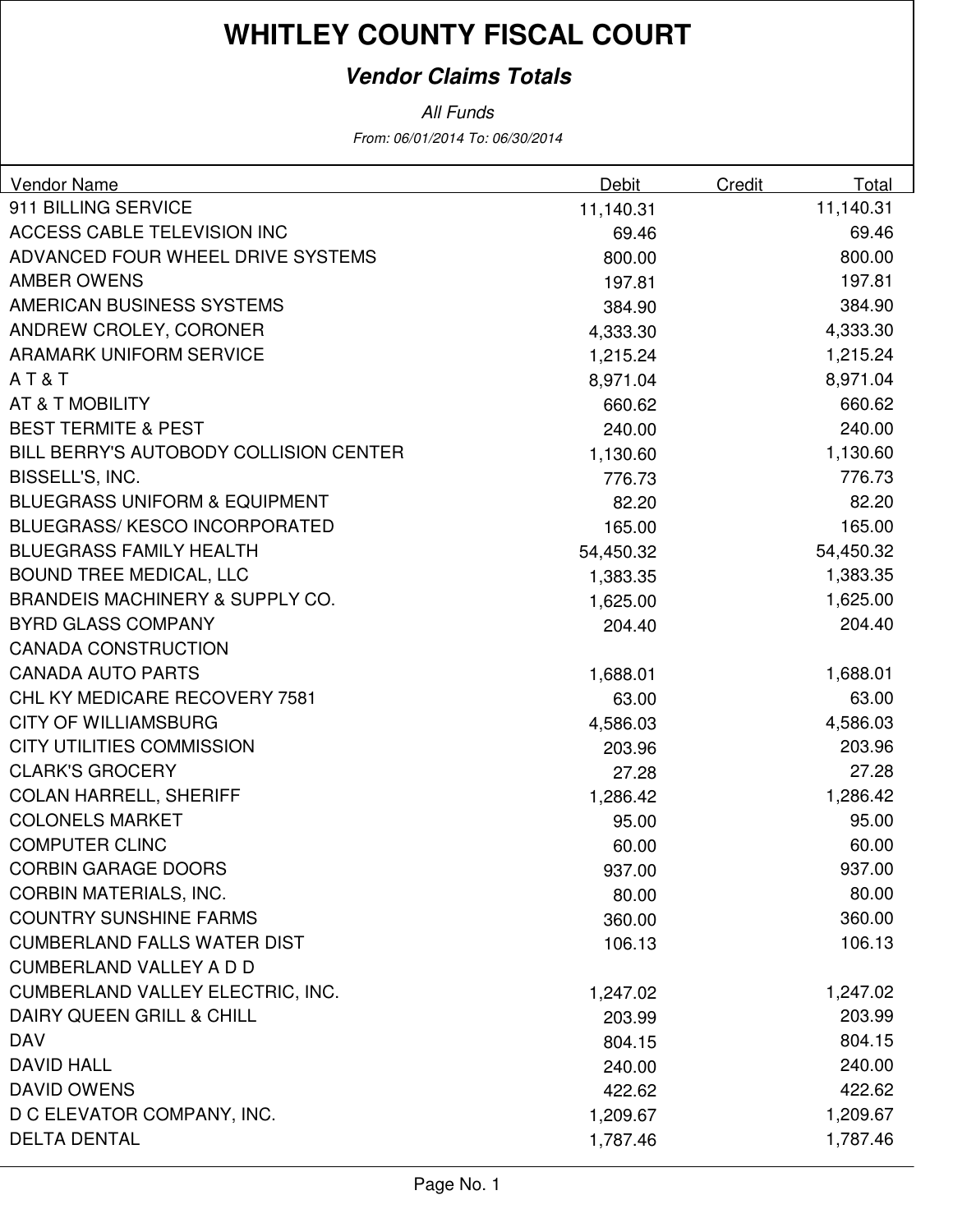### **Vendor Claims Totals**

From: 06/01/2014 To: 06/30/2014 All Funds

| <b>Vendor Name</b>                     | Debit     | Credit | Total     |
|----------------------------------------|-----------|--------|-----------|
| DELTA NATURAL GAS CO., INC.            | 2,093.68  |        | 2,093.68  |
| <b>DISH NETWORK</b>                    | 202.58    |        | 202.58    |
| <b>FAMILY DOLLAR STORE</b>             | 402.65    |        | 402.65    |
| <b>DON MARSHALL CHRYSLER</b>           | 54.15     |        | 54.15     |
| <b>DUSTIN ALLRED</b>                   | 21.26     |        | 21.26     |
| ECSI, LLC                              | 1,654.30  |        | 1,654.30  |
| <b>ELLIS SANITATION</b>                |           |        |           |
| ELLISON'S SANITARY SUPPLY CO., INC.    | 728.98    |        | 728.98    |
| EMCON HOME GUARD, INC.                 | 2,320.00  |        | 2,320.00  |
| <b>EZ COUNTRY</b>                      | 425.00    |        | 425.00    |
| <b>FAHE CONSULTING</b>                 | 10,000.00 |        | 10,000.00 |
| <b>FAULKNER AND TAYLOR</b>             | 34.99     |        | 34.99     |
| <b>FIRST RESPONSE OF THE BLUEGRASS</b> | 362.00    |        | 362.00    |
| <b>FLEETONE</b>                        | 11,284.24 |        | 11,284.24 |
| <b>HARDEE'S</b>                        | 44.14     |        | 44.14     |
| HARP ENTERPRISES, INC.                 | 924.25    |        | 924.25    |
| HINKLE CONTRACTING COMPANY LLC         | 12,797.62 |        | 12,797.62 |
| <b>HOLSTON GASES</b>                   | 2,220.61  |        | 2,220.61  |
| HUMANA HEALTH PLAN INC                 | 263.24    |        | 263.24    |
| <b>HOMETOWN IGA #57</b>                | 689.04    |        | 689.04    |
| <b>IMPRINT WAREHOUSE</b>               | 186.25    |        | 186.25    |
| <b>INTERACT PUBLIC SAFETY SYSTEMS</b>  | 17,020.00 |        | 17,020.00 |
| <b>JEFFREY L. GRAY</b>                 | 147.00    |        | 147.00    |
| <b>JIMMY BATES</b>                     | 10.05     |        | 10.05     |
| JOHNNY WHEELS OF WILLIAMSBURG, INC     | 660.00    |        | 660.00    |
| <b>JOIE AKINS</b>                      | 43.30     |        | 43.30     |
| <b>JONES PIT STOP</b>                  | 125.00    |        | 125.00    |
| <b>JOSH CRAWFORD</b>                   | 5,400.00  |        | 5,400.00  |
| <b>KCJEA</b>                           |           |        |           |
| <b>KCJEA/KMCA</b>                      | 1,180.00  |        | 1,180.00  |
| <b>KELLWELL FOOD MANAGEMENT</b>        | 24,263.72 |        | 24,263.72 |
| <b>KU</b>                              | 14,489.01 |        | 14,489.01 |
| <b>KENWAY DISTRIBUTORS</b>             | 305.58    |        | 305.58    |
| KNOX COUNTY UTILITIES COMMISSION       | 166.17    |        | 166.17    |
| <b>KENTUCKY JAILERS ASSOCIATION</b>    | 800.00    |        | 800.00    |
| <b>KENTUCKY STATE TREASURER</b>        | 1,637.56  |        | 1,637.56  |
| LIDA J. POWERS                         | 656.58    |        | 656.58    |
| <b>LYKINS OIL COMPANY</b>              | 14,882.93 |        | 14,882.93 |
| <b>LYTTLE'S TELEPHONE</b>              | 140.00    |        | 140.00    |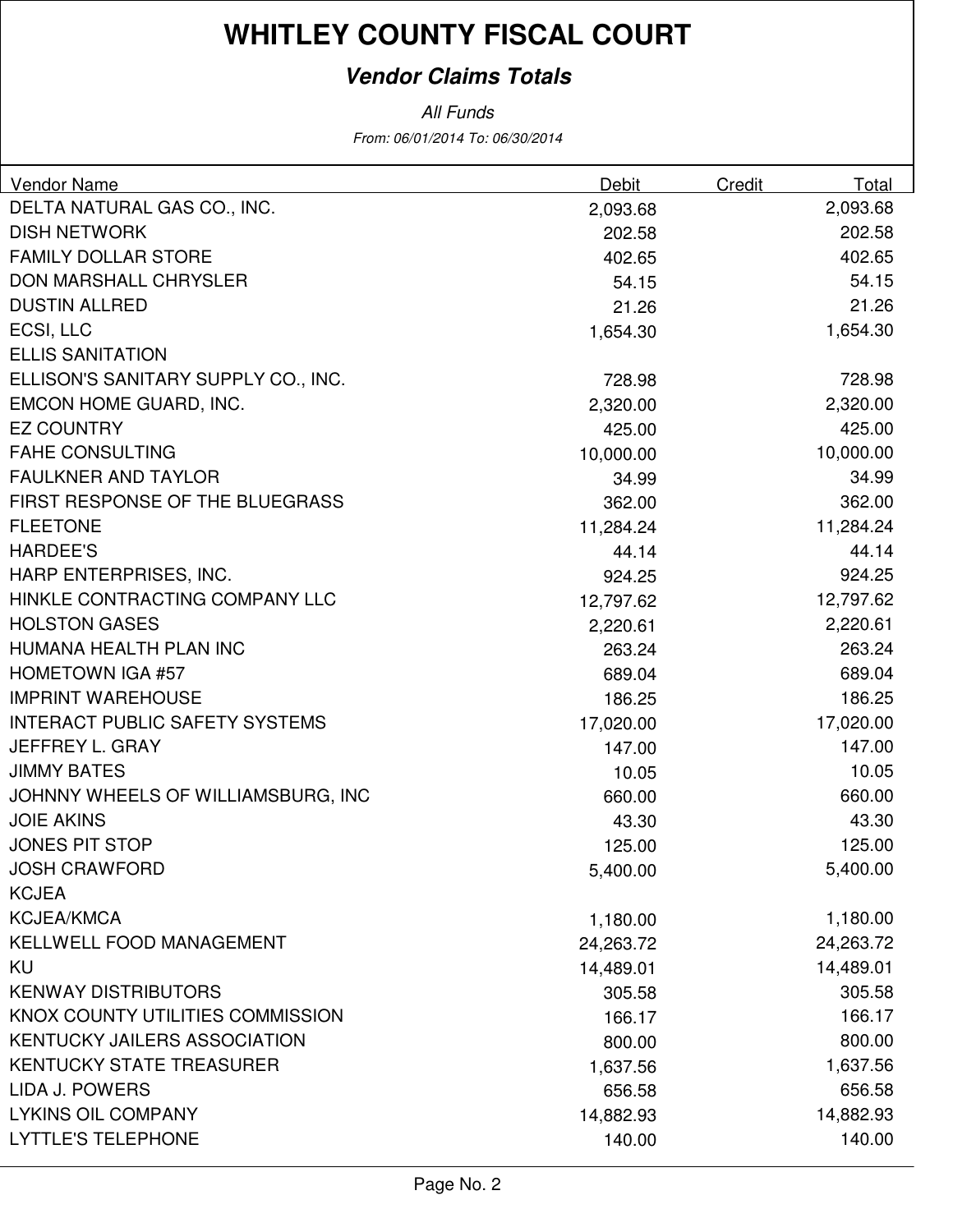### **Vendor Claims Totals**

All Funds

From: 06/01/2014 To: 06/30/2014

| <b>Vendor Name</b>                 | Debit      | Credit<br>Total |
|------------------------------------|------------|-----------------|
| <b>MARRIOTT</b>                    |            |                 |
| <b>MARRIOTT LOUISVILLE DOWTOWN</b> | 1,140.88   | 1,140.88        |
| <b>FISCALSOFT CORPORATION</b>      | 2,160.00   | 2,160.00        |
| <b>NEWS JOURNAL</b>                | 1,600.88   | 1,600.88        |
| NI GOVERNMENT SERVICES, INC.       | 78.91      | 78.91           |
| <b>NORVEX SUPPLY</b>               | 3,556.10   | 3,556.10        |
| PATTERSON CREEK VFD                | 400.00     | 400.00          |
| PATTON CHESTNUT BINDER, INC.       | 993.00     | 993.00          |
| POFF CARTING SERVICE               | 3,653.40   | 3,653.40        |
| PREFERRED LAB SERVICE              | 800.00     | 800.00          |
| PREWITT FARM SUPPLY                | 456.00     | 456.00          |
| <b>QUALITY CARE AUTO SERVICE</b>   | 4,701.56   | 4,701.56        |
| <b>QUILL CORPORATION</b>           | 110.68     | 110.68          |
| <b>RALEIGH MEADORS</b>             | 7,900.00   | 7,900.00        |
| REM COMPANY, INC.                  | 834.38     | 834.38          |
| <b>ROBERT MOSES</b>                | 1,050.00   | 1,050.00        |
| ROCKHOLDS COMMUNITY CHURCH         | 500.00     | 500.00          |
| SOUTHEAST APPARATUS, LLC           | 410.00     | 410.00          |
| <b>J.A. SEXAUER</b>                | 258.97     | 258.97          |
| <b>SGT JOES</b>                    | 96.00      | 96.00           |
| SIMPLEX TIME RECORDER CO.          |            |                 |
| SIMPLEX GRINNELL LP                | 105.00     | 105.00          |
| SOUTHEASTERN KY MAINTENANCE        | 1,409.00   | 1,409.00        |
| SOUTHERN HEALTH PARTNERS           | 20,346.80  | 20,346.80       |
| SOUTH PARK UNITED BAPTIST CHURCH   | 500.00     | 500.00          |
| <b>SUPERIOR PROTECTION</b>         | 129.45     | 129.45          |
| <b>TEKS WORK</b>                   | 100.00     | 100.00          |
| THE GAULT HOUSE                    | 1,319.36   | 1,319.36        |
| <b>TIME WARNER CABLE</b>           | 457.16     | 457.16          |
| 2 GETON NET, INC.                  | 399.95     | 399.95          |
| UNIVERSITY OF KY                   | 170.00     | 170.00          |
| UNIQUE PAVING MATERIALS            | 2,719.75   | 2,719.75        |
| <b>US BANK</b>                     |            |                 |
| US BANK CT - LOUISVILLE - KY       | 4,766.94   | 4,766.94        |
| <b>U.S. POSTMASTER</b>             | 224.00     | 224.00          |
| <b>VERIZON SOUTH</b>               |            |                 |
| <b>VERIZON WIRELESS</b>            | 263.88     | 263.88          |
| <b>VICKI J. HAMMONS</b>            | 51.42      | 51.42           |
| WHITLEY COUNTY FISCAL COURT        | 314,432.22 | 314,432.22      |